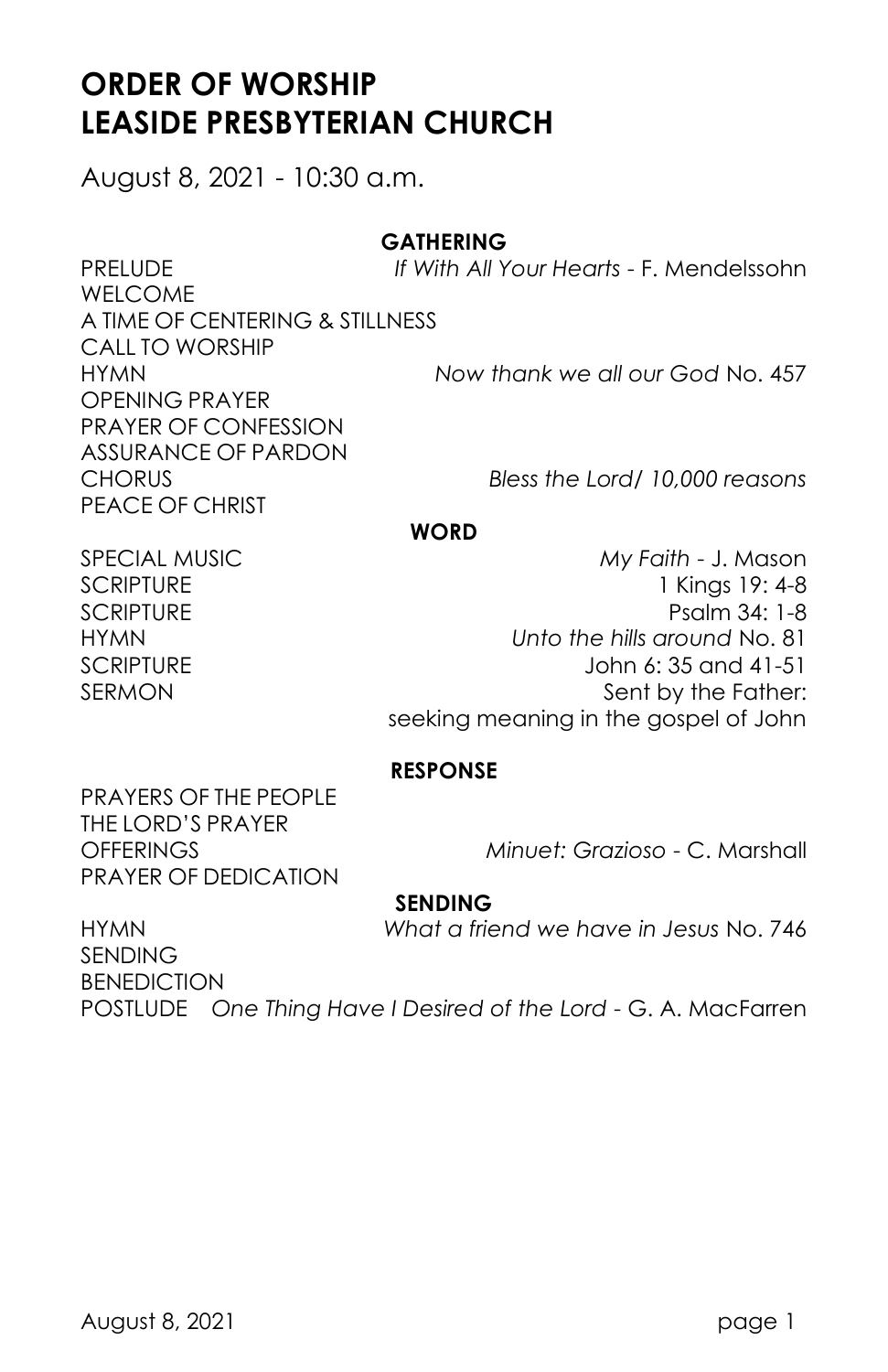CALL TO WORSHIP

One: The world belongs to God,

**All: The earth and all its people.**

One: How good and how lovely it is

**All: To live together in unity.**

One: Love and faith come together,

**All: Justice and peace join hands.**

One: Open our lips, O God**,**

## **All: And our mouths shall proclaim your praise.**

## PRAYER OF CONFESSION

One: Come, God, come walk with your people,

#### **All: for you alone are our strength and glory, and we put our trust in you.**

One: Come, God, come walk behind us, beside us, before us,

**All: for you alone are our shelter and direction, and we put our trust in you.** 

One: Come, God, come seek and find and put us right,

**All: for you alone are the light in our darkness,**

**and we put our trust in you.**

One: Come, God, we know you are near.

**All: The sound of your footsteps sets us dancing! Help us to praise and honour you. Amen.**

## WORDS OF ASSURANCE

One: Grace, mercy and peace - such are God's gifts to us today and every day.

**All: Let us welcome these gifts of God, take them to heart, and go forward in joyful service to God and to our neighbour. Amen.**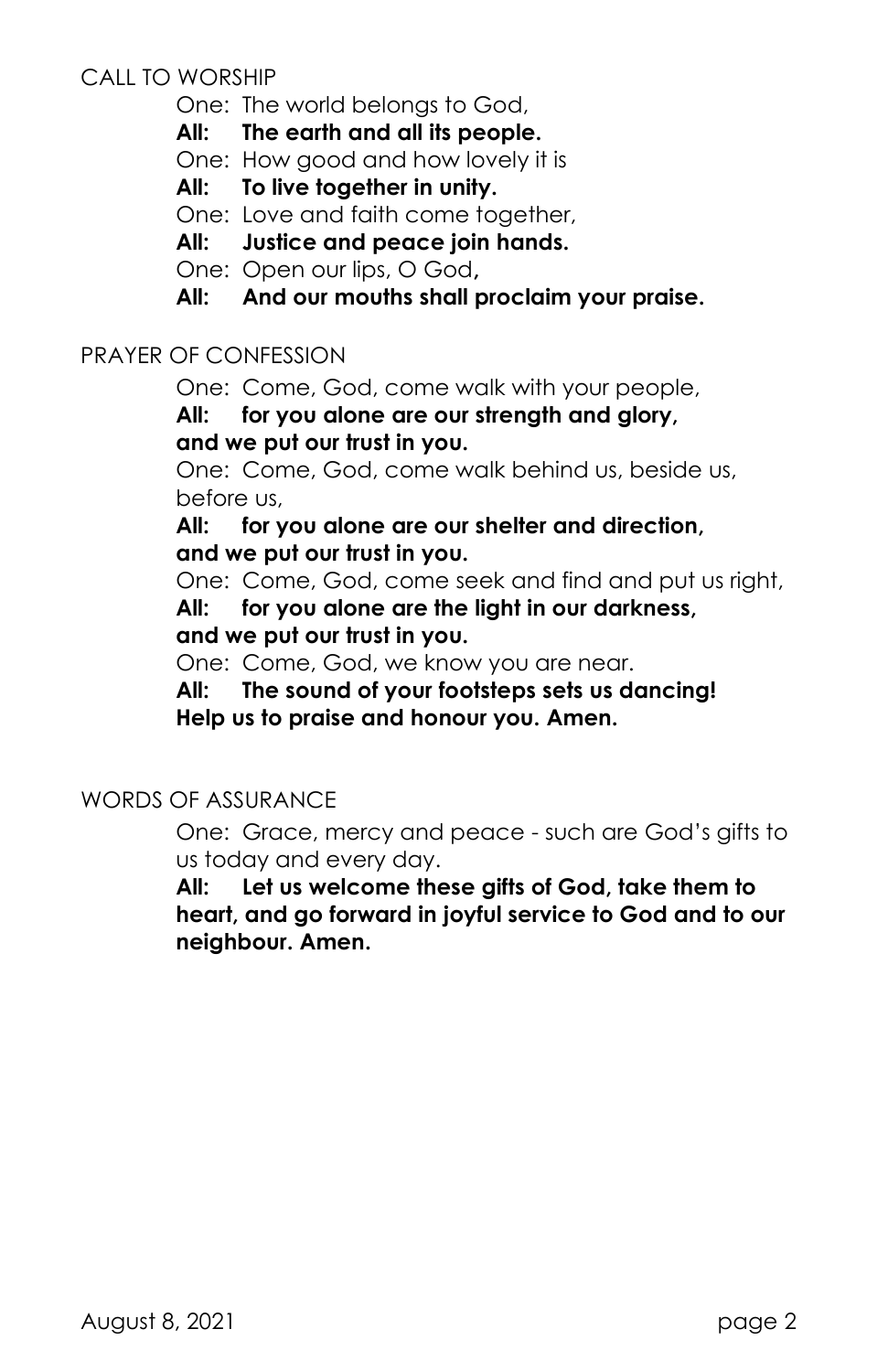CHORUS 10,000 Reasons (Bless The Lord)

Chorus Bless the Lord O my soul O my soul Worship His holy name Sing like never before O my soul I'll worship Your holy name Verse 1 The sun comes up it's a new day dawning It's time to sing Your song again Whatever may pass and whatever lies before me Let me be singing when the evening comes Verse 2 You're rich in love and You're slow to anger Your name is great and Your heart is kind For all Your goodness I will keep on singing Ten thousand reasons for my heart to find Verse 3 And on that day when my strength is failing The end draws near and my time has come Still my soul will sing Your praise unending Ten thousand years and then forevermore Tag Worship Your holy name Lord I'll worship Your holy name Ending Sing like never before O my soul I'll worship Your holy name Worship Your holy name Worship Your holy name

CCLI Song # 6016351

Jonas Myrin | Matt Redman © 2011 Atlas Mountain Songs (Admin. by Capitol CMG Publishing) sixsteps Music (Admin. by Capitol CMG Publishing) Thankyou Music (Admin. by Capitol CMG Publishing) worshiptogether.com songs (Admin. by Capitol CMG Publishing) For use solely with the SongSelect® Terms of Use. All rights reserved. www.ccli.com CCLI License # 21118147